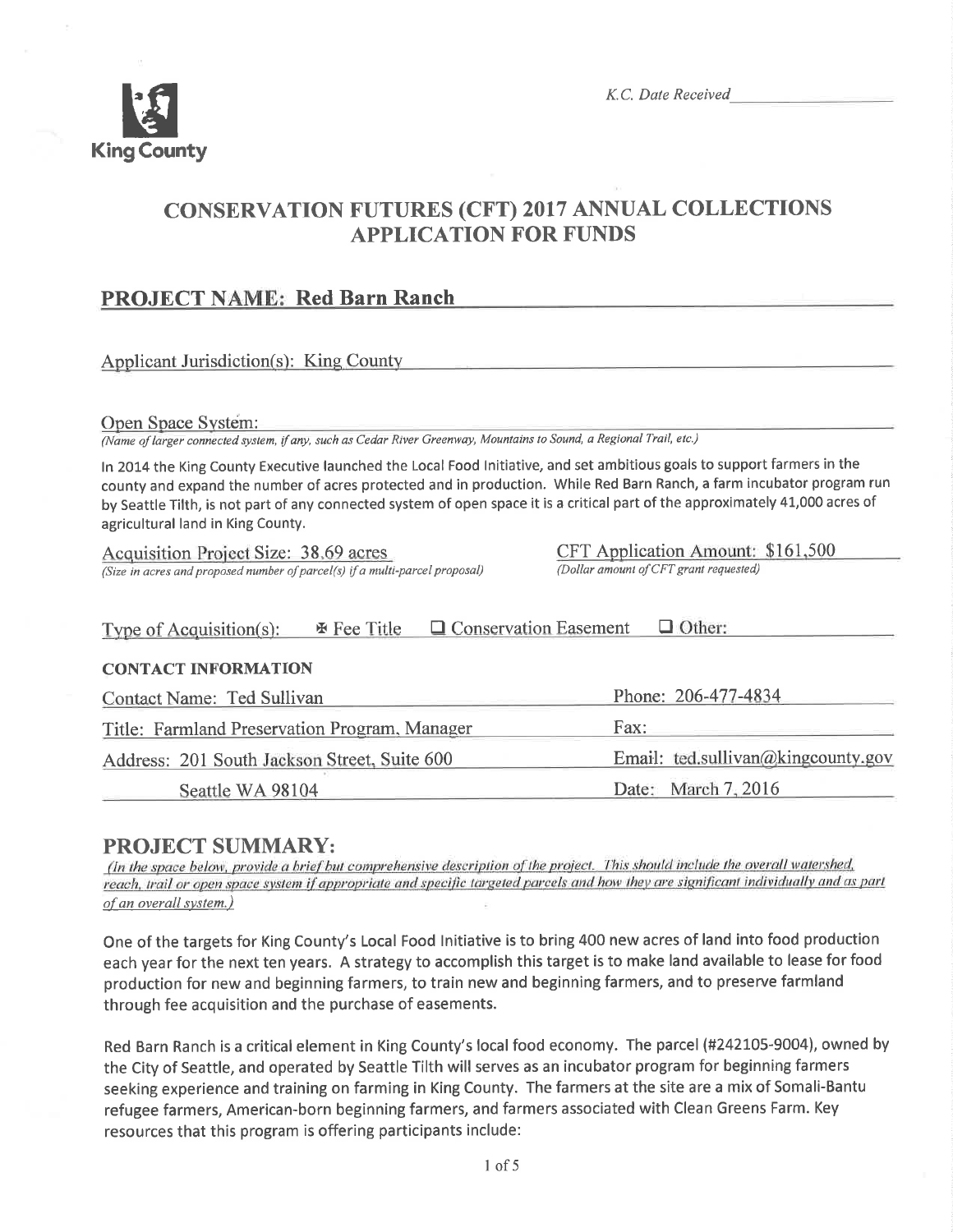- . Access to land at subsidized rates.
- . A comprehensive educational program covering farming, business planning and operations and marketing.
- On-site mentorship from experienced farmers.
- o Access to equipment, water and other necessary inputs.
- o Assistance in creating marketing channels for products.

Currently Seattle Tilth serves between 12 and 15 intern farmers a year at their farm incubator and provides small lots for several other entry-level farmers at the site. Seattle Tilth is a key partner in the Local Food lnitiative with King County, and the County's intent is to have Tilth continue to provide their farm incubator program on-site, while amplifying it with additional recreational and educational elements.

The current challenge facing Seattle Tilth is that the City of Seattle Parks Department has determined that retaining ownership of a parcel in the Green River Valley does not align well with their core mission of serving residents of Seattle, and they are seeking to dispose of the property. Rather than sell the property outright, they have offered to transfer the property to King County at the appraised value.

#### 1. OPEN SPACE RESOURCES

Please review the attached evaluation criteria. For the **proposed acquisition parcel(s)**, please mark those criteria that apply and thoroughly, yet succinctly, describe in the space below how the proposed acquisition satisfies each marked criteria. Please clearly describe how these criteria might be met at a landscape level, and how they apply to individual parcels. If restoration is part of the plan, please briefly describe the current condition and the hoped for restored condition that is the goal of the acquisition.

- $A.$  Wildlife habitat or rare plant reserve
- x B. Salmon habitat and aquatic resources
- $\Box$  C. Scenic resources
- $\Box$  D. Community separator
- $\Box$  E. Historic/cultural resources
- $\Box$  F. Urban passive-use natural area/greenbelt
- x G. Park/open space or natural corridor addition
- $\Box$  H. Passive recreation opportunity/unmet needs

Wildlife habitat or rare plant reserve: Although the project's success would result primarily in continued agricultural activity, the land does contain a five acre forest stand comprised of a diverse mix of native deciduous and conifer trees and understory plants. Ihis vegetation provides for foraging and habitat for small mammals, reptiles, and birds, which includes the pileated woodpecker. Foraging for hawks and other small mammals is also provided across the agricultural area and other open space uses.

Salmon habitat and aquatic resources: The entire property is designated as a Critical Aquifer Recharge Area category 2, which benefits groundwater filtration. The management of this property through the Farmland Preservation Program will require implementation of a conservation plan prepared for the property by the King Conservation District. The purpose of the conservation plan is to ensure farming activities occurring on the property are performed using agricultural Best Management Practices to protect water quality, both on-site as well as in off-site drainage systems. Preserving this property for agricultural use will help to maintain the quality of water leaving the site, thereby protecting ground water recharge and any downstream aquatic resources.

Park/open space or natural corridor addition: In 1970, the City of Seattle purchased the property in for \$235,000 for the Seattle Model Cities Program renovated the existing structures and developed the site as a "country camp for youths," with a focus on outdoor recreational use. From 1972 through 1982, the facility was operated as a Model City Program and staffed by the City. ln L982, the Red Barn Program and staff were eliminated as part of the 1982 budget process.

Throughout the 1980's and 1990's the facility had various uses, ranging from being shuttered to being used by the Auburn School District for a multi-purpose program to support its kindergarten and first grade classes. Over the past fifteen years the City leased has the property to several different entities, most recently Camp Berachah, and equestrian camp, and Seattle Tilth, which runs a farm incubator program on-site. In 2014 the City of Seattle terminated their lease with Camp Berachah,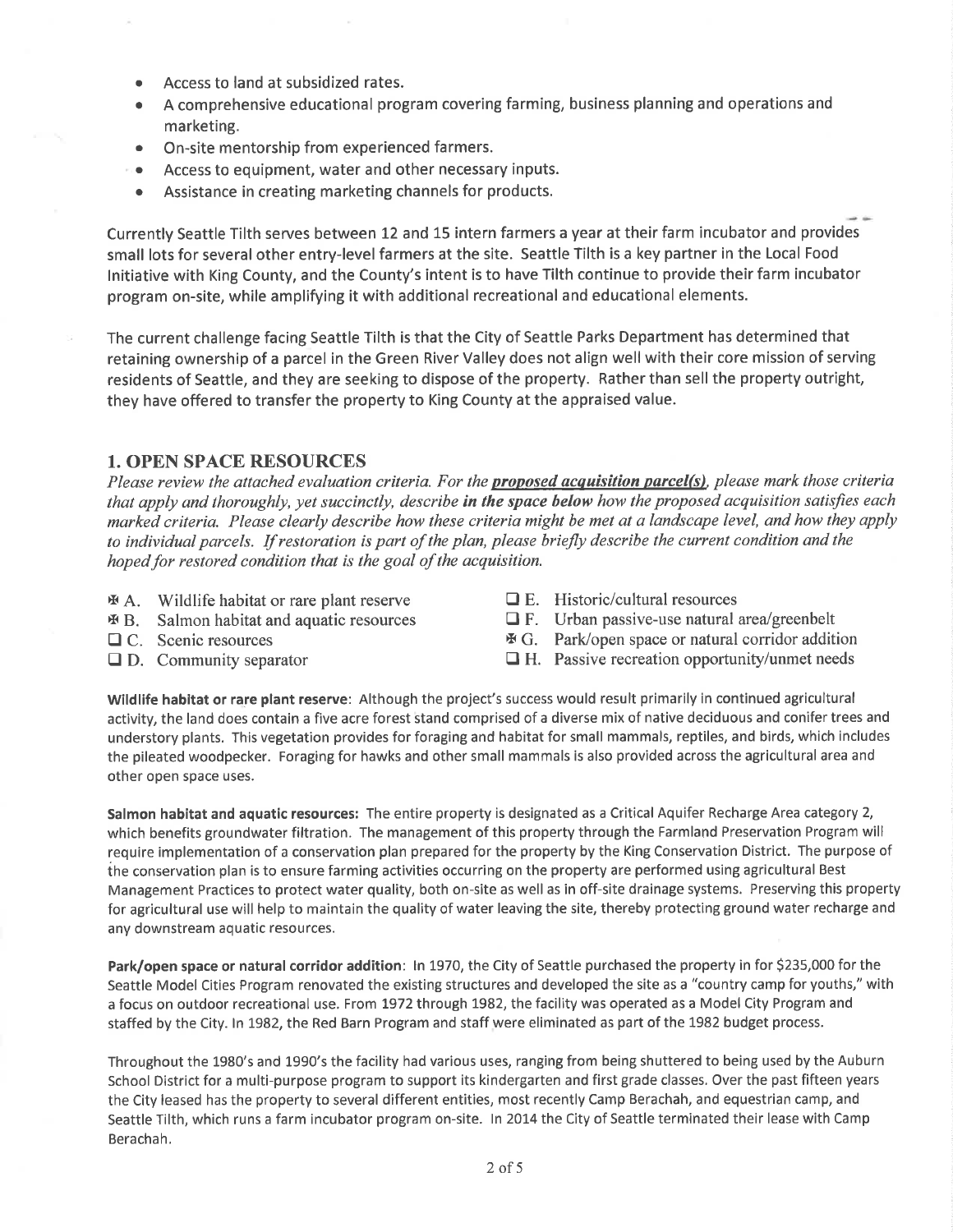Under the terms of the transfer being contemplated by the City of Seattle and King County there are several activities/improvements that could be made at the site to enhance the recreational components of activities at Red Barn Ranch.

- Development of social trail around the perimeter of the property into a formal recreational trail. King County could work with Seattle Tilth to develop interpretive signage to explain the role of Red Barn Ranch in the local food economy,
- . Brand the site as a King County Parks/DNRP facility, with signage, public parking, and clear access signage to trail and other public facilities.
- Potential public access/programs with Seattle Tilth:
	- o Currently Seattle Tilth is offering a various classes to participants in the Farm lncubator program (e.g. Cultivating Success WSU Extension) these could be offered to the public for a fee.
	- o Seattle Tilth in Seattle offers a number of youth based farming/gardening classes/programs. They are willing to consider expanding these types of programs to Red Barn Ranch.
	- $\circ$  Possibility of a small Pea Patch for rural residents Tilth could manage this as part of their use agreement.
	- o Facility could be available for rent as an event space Tilth could help manage/coordinate this function as part of their use agreement.

## 2. ADDITIONAL FACTORS

For the **proposed acquisition parcel(s)**, please mark all criteria that apply and thoroughly, yet succinctly, describe in the space below how the proposed acquisition satisfies each marked criteria.

- xA. Educational/interpretive opportunity
- **EXECUTE:** Threat of loss of open space resources
- xc. Ownership complexity/willing seller(s)/ownership interest proposed
- xD. Partnerships Describe any public or private partnerships that will enhance this project
- $\Box$  E. Is the property identified in an adopted park, open space, comprehensive, or community plan?
- $\Box$  F. Transferable Development Credits (TDC) participation

Educational/interpretive opportunity: Under the terms of the transfer being contemplated by the City of Seattle and King County the facility would continue to be run by Seattle Tilth as an incubator farm, with all of the attendant educational benefits described earlier in this proposal. Additionally, there are several activities/improvements that could be made at the site to enhance educational and interpretive activities at Red Barn Ranch.

- Development of social trail around the perimeter of the property into a formal recreational trail. King County could work with Seattle Tilth to develop interpretive signage to explain the role of Red Barn Ranch in the local food economy.
- Brand the site as a King County Parks/DNRP facility, with signage, public parking, and clear access/interpretive signage and other public facilities.
- . Potential public access/programs with Seattle Tilth:
	- o Currently Seattle Tilth is offering a various classes to participants in the Farm lncubator program (e.g. Cultivating Success WSU Extension) these could be offered to the public for a fee.
	- o Seattle Tilth in Seattle offers a number of youth based farming/gardening classes/programs. They are willing to consider expanding these types of programs to Red Barn Ranch.
	- o Possibility of a small Pea Patch for rural residents Tilth could manage this as part of their use agreement.
	- $\circ$  Facility could be available for rent as an event space Tilth could help manage/coordinate this function as part of their use agreement.

Threat of loss of farmland resources: ln 1959, there were approximately 100,000 acres of prime farmland in King County; however, by the late 1970's approximately half of these acres had been permanently converted to other uses. The inception of the Farmland Preservation Program (FPP) in 1979 and the implementation of a variety of County policies and initiatives since then have helped to greatly reduce the loss of farmland. However, by current estimates, the original 100,000 acres of prime farmland that existed in 1959 are now reduced to approximately 41,000 acres, Most of these prime farmlands are within the designated Agricultural Production Districts (APDs) and, although this designation offers some protection, it is frequently challenged and may not be sufficient to provide protection on a permanent basis. Fee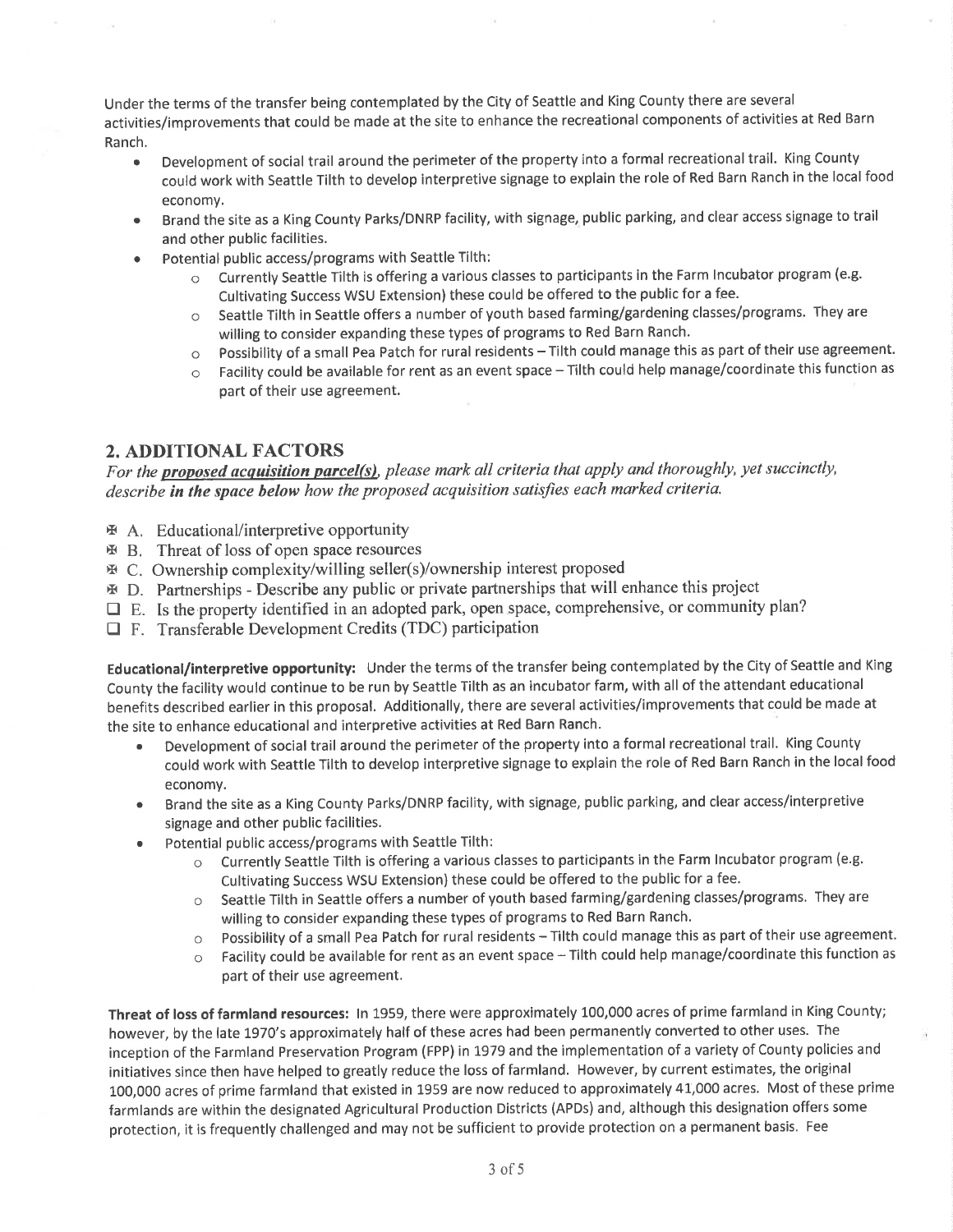acquisition and removal of development rights allows the County to place covenants on the property which limit it to agriculture and open space uses.

While this parcel is relatively small, loss of any farmland to development is contrary to the County's farmland preservation goals. Moreover, the loss of Tilth's incubator program, if the City of Seattle elected to sell the parcel for development, would be a major setback for the County's Local Food lnitiative.

Ownership complexity/willing seller(s)/ownership interest proposed: This property is owned by the City of Seattle and farmed/operated by Seattle Tilth. The City of Seattle is willing to sell the property to King County and the two have begun conversations to transfer ownership.

I Partnerships: If fee purchase is successful, the outcome of this project could result in a partnership with Seattle Tilth and/or another third party who would manage and lease the land as an incubator farm for students and potentially for socially disadvantage farmers. This project would further the County's policy goal to protect active farmland that contribute to the local food supply, which is an objective of the Executive's Food lnitiative.

### 3. STEWARDSHIP AND MAINTENANCE

How will the property be stewarded and maintained? Does the property lend itself to volunteer stewardship opportunities? How will ongoing stewardship and maintenance efforts befunded?

The success of this project will result in the implementation of best management practices, which would minimally protect water quality issues. FPP staff regularly monitors participating farms to ensure the owners are aware of the restrictive covenants on their property, and that they are complying with them. Similar stewardship would occur if managed as leased farmland. For this project, monitoring activities would include site visit and meeting with the farmers and those responsible for farm management. Additionally, FPP staff routinely drives by properties and check aerial photographs of preserved properties. Site visits and meetings with property owners are generally done once every one to three years unless <sup>a</sup> situation warrants more frequent visits. If a covenant violation is noted, staff informs the owner of the violation and work with them to resolve it. If such means of resolving a violation are unsuccessful, the County has the option of resolving it through litigation.

Funding for staff to monitor FPP properties and perform other program management activities is included as an expense item in the County's annual budget.

#### 4. PROJECT BUDGET

| 1) TOTAL CFT APPLICATION AMOUNT <sup>a</sup> | CFT: \$161,500 |
|----------------------------------------------|----------------|
| 2) TOTAL PEL APPLICATION AMOUNT <sup>b</sup> | PEL:           |

<sup>a</sup>Allowable CFT acquisition costs (Ordinance 14714): The disbursement of funds shall be made only for capital project expenditures that include costs of acquiring real property, including interests in real property, and the þllowing costs: the cost of related relocation of eligible occupants, cost of appraisal, cost of appraisal review, costs of title insurance, closing costs, pro rata real estate taxes, recording fees, compensating tax, hazardous waste substances reports, directly related staff costs and related legal and administrative costs, but shall not include the cost of preparing applications for conservation futures funds.

 $\mathcal{O}^{\circ}$ King County projects only, if applicable.

#### Estimation of property value:

Briefly note how land values have been estimated (i.e., appraisal, property tax assessment, asking price, letter of value or other means).

The City of Seattle has had the property appraised and the highest value provided was 5300,000. This value may be further scrutinized to determine its accuracy based on other factors.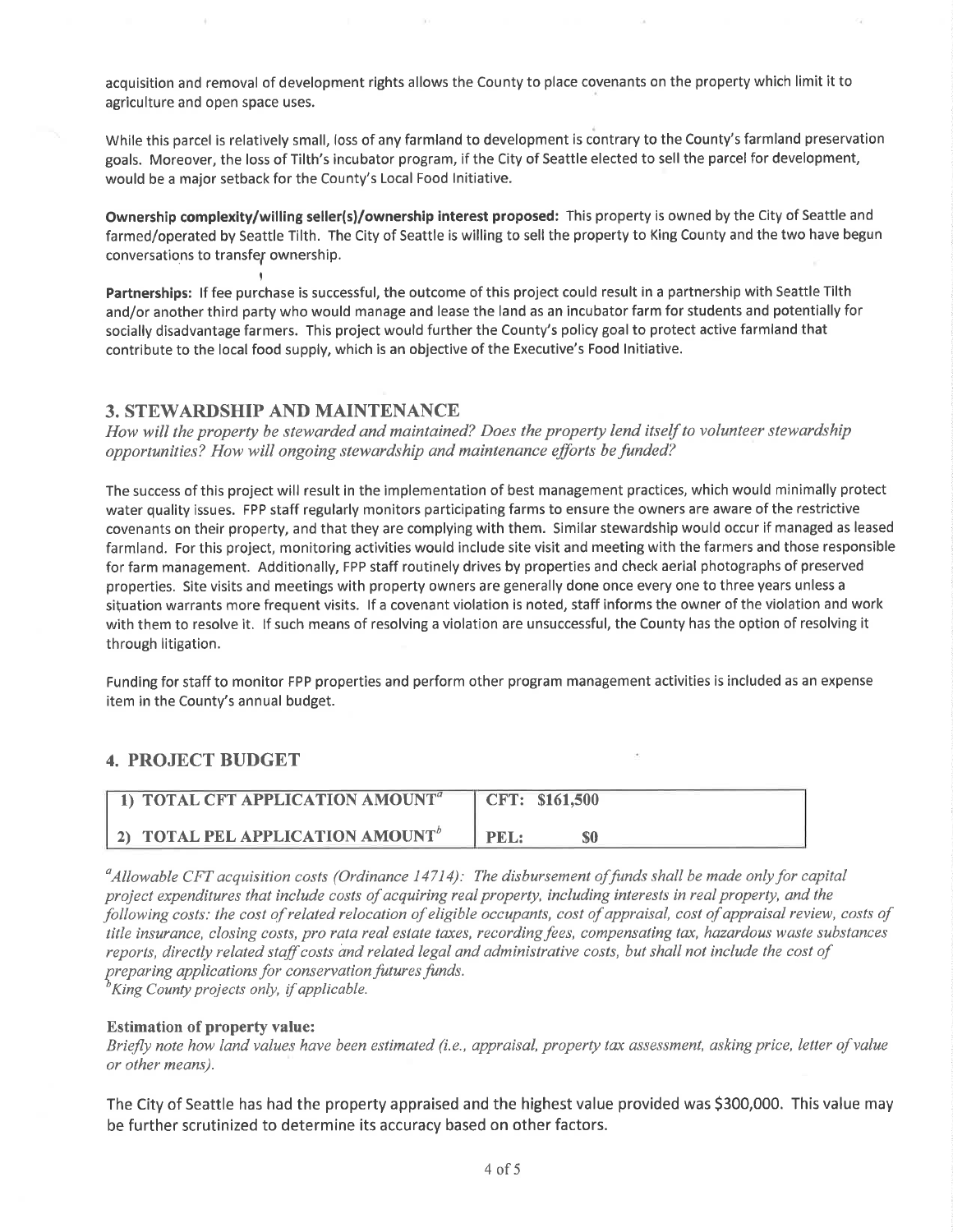| <b>PROJECT COSTS</b>                                   | <b>ESTIMATED DOLLAR AMOUNT OR RANGE</b> |  |  |
|--------------------------------------------------------|-----------------------------------------|--|--|
| Total property interest value                          | \$300,000                               |  |  |
| Title and appraisal work                               | \$10,000                                |  |  |
| Closing, fees, taxes                                   | \$3,000                                 |  |  |
| Relocation                                             | <b>NA</b>                               |  |  |
| Hazardous waste reports                                | Unknown, but expected                   |  |  |
| Directly related staff, administration and legal costs | \$10,000                                |  |  |
| <b>Total Project Costs (CFT and other funds)</b>       | \$323,000                               |  |  |

| <b>MATCHING FUNDS: Existing Sources</b><br>(CFT can only provide a maximum of 50% of anticipated<br>project costs) | <b>DATE</b><br>(Expended or Committed) | <b>DOLLAR AMOUNT</b><br>(Expended or Committed) |
|--------------------------------------------------------------------------------------------------------------------|----------------------------------------|-------------------------------------------------|
| 79' Bond or other revenue and/or grant source                                                                      | Existing                               | \$161,500                                       |
|                                                                                                                    |                                        |                                                 |
| <b>Total CFT Funds Previously Received</b><br><b>This Project</b>                                                  | <b>NA</b>                              |                                                 |
| <b>Total Matching Funds and Past CFT Funds</b><br><b>Currently Identified</b>                                      | <b>NA</b>                              |                                                 |
| <b>Unidentified Remaining Match Need</b>                                                                           | NA                                     |                                                 |

#### Unidentified remaining match need: What funds are anticipated and what is the time frame?

Please briefly discuss how the unidentified remaining match need above will be met.

Not needed or anticipated

# 5. IN-KIND CONTRIBUTIONS FROM PARTNERSHIPS

| <b>Brief Activity Description</b> | <b>Dollar Value of</b><br>In-kind<br><b>Contribution</b> | <b>Status</b><br>(Completed or Proposed) | <b>Activity Date Range</b><br>(Completion Date or Proposed<br><b>Completion Date)</b> |
|-----------------------------------|----------------------------------------------------------|------------------------------------------|---------------------------------------------------------------------------------------|
| NA                                |                                                          |                                          |                                                                                       |
| <b>TOTAL</b>                      |                                                          |                                          |                                                                                       |

# 6. ATTACHED MAPS (Two maps are now required: 1) site map and 2) general location map; you may also include one additional map, aerial photo or site photo)

8 1/2 x 11" maps are preferred, but 11 x 17" is acceptable if folded and hole-punched for insertion into a three-ring binder.

#### Site Map that shows the following:

- Each parcel proposed for acquisition in yellow or distinct shading and an indication of any parcel proposed for less than  $\bullet$ fee simple acquisition, such as a conservation easement;
- Location of any proposed development to the site such as parking, trails or other facilities;  $\bullet$
- Location of any proposed site restoration;
- Existing adjacent public (local, state or federal) parks or open spaces labeled and shown in dark green or distinct shading.

### Location Map that shows the following:

- Other permanently protected open spaces (private, non-profit, institutional, etc.) shown in light green or distinct shading;
- Major water courses such as creeks, rivers, lakes or wetlands;
- Major roads, arterial roads or regional trails.  $\bullet$
- Map scale: This map should show approximately a ten-mile radius around the proposed acquisition(s).  $\bullet$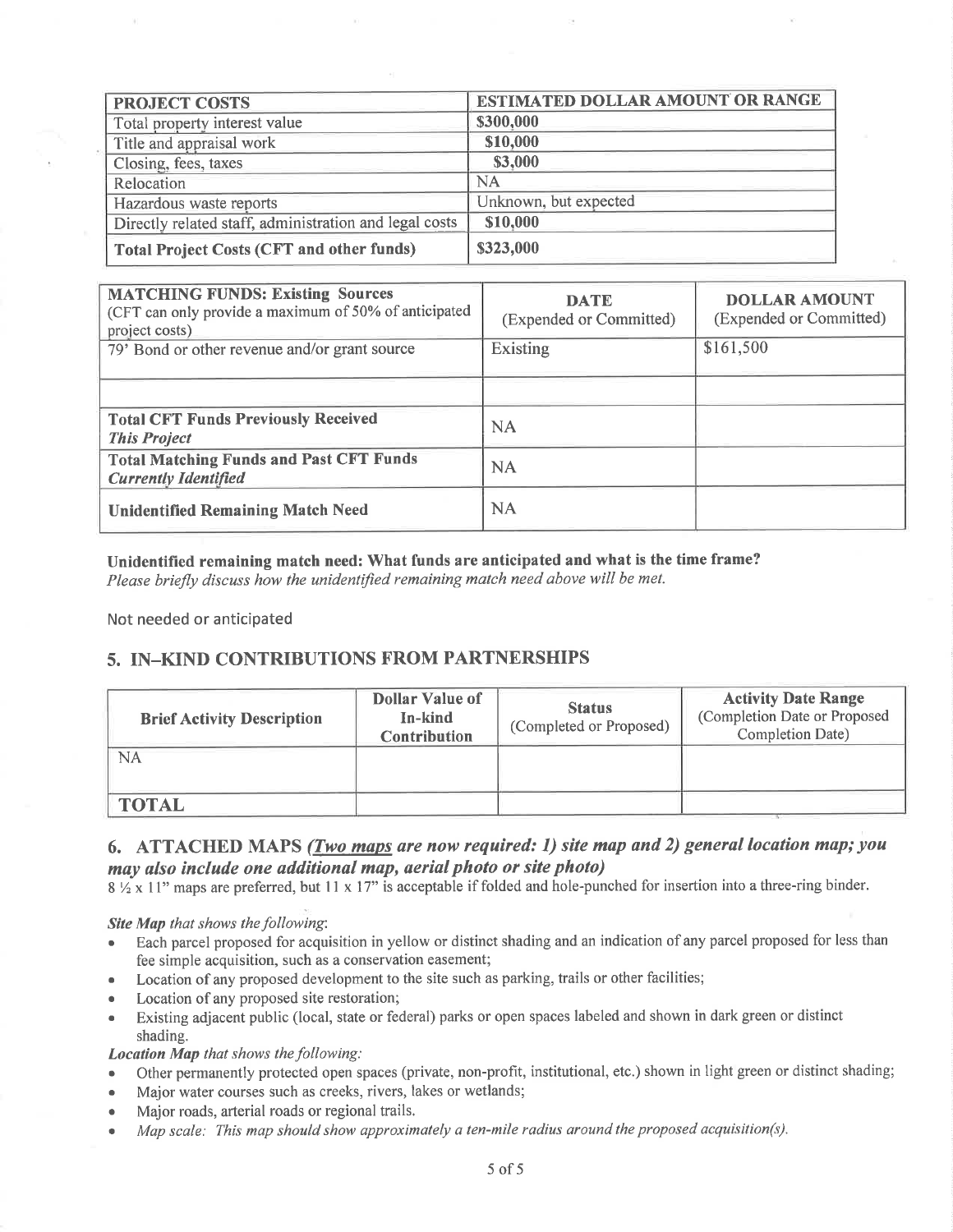

CFT 2017 - Red Barn Ranch